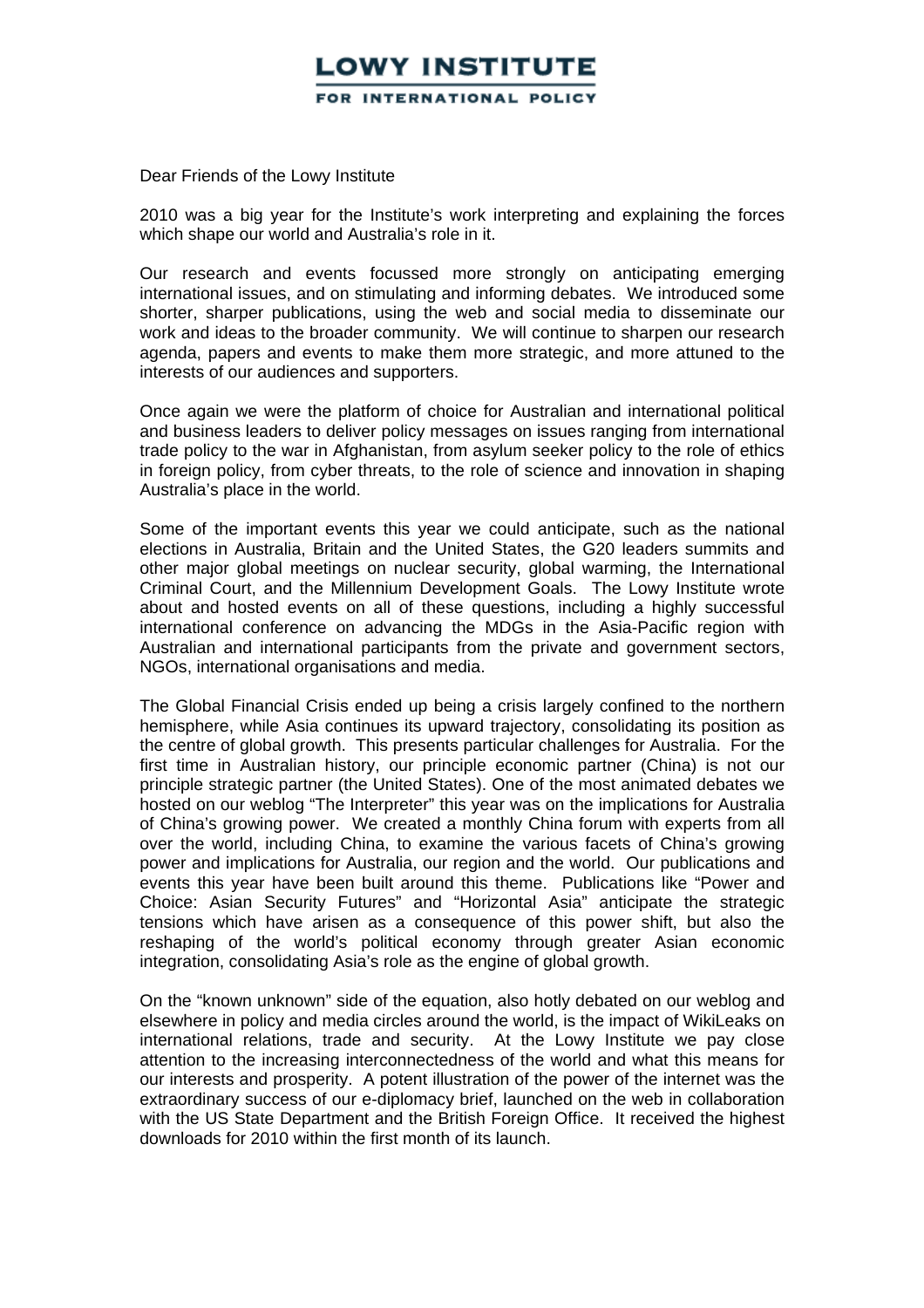Our Distinguished Speaker Series included major addresses by the Prime Minister of Australia, the Hon Julia Gillard, the Leader of the Opposition, the Hon Tony Abbott, the (then) Minister for Defence, Senator John Faulkner, the Minister for Trade, the Hon Dr Craig Emerson, the Shadow Minister for Immigration and Citizenship, Scott Morrison, the CEO of QANTAS, Alan Joyce, the CEO of the Australian Nuclear Science and Technology Organisations (ANSTO), Dr Adi Paterson and the Executive Director of UNAIDS, Michel Sidibé.

Our Food for Thought Series held in Melbourne, Canberra and Perth were very well attended. We hope to be able to continue to broaden our engagement across Australia in this way.

A highlight of the Lowy Calender is the Annual Lowy Lecture. This year the CEO of the CSIRO, Dr Megan Clark, gave a wide-ranging and thought-provoking speech on why Australia needs to change the way it conducts scientific research and invest aggressively in science and innovation to keep pace in an increasingly competitive world.

We are delighted to be able to announce that the 2011 Lowy Lecturer with be Mr Lionel Barber, editor of one of the world's leading newspapers, the *Financial Times*.

We continued to be supported by partners from Australian and international foundations, notably The Myer Foundation, the Gates and Macarthur Foundations, and the Nuclear Threat Initiative. Our corporate membership rose from 24 to 28 and we continued to expand our networks into universities and think tanks in Australia, the US, China, Japan, Korea and ASEAN countries. We thank our Wednesday Lowy Lunch Club subscribers and all those who have supported us with money, ideas, venues, in kind support and who have helped spread the word about the work of the Institute. We would not be able to function without your interest and support.

This year we farewelled two of our most dynamic and valued staff members who have been with the Institute from its beginnings in 2003. Dr Malcolm Cook, our Program Director for East Asia, has been appointed Dean of the School of International Studies at Flinders University. Orietta Melfi, our Events and Media Manager, moved to Singapore to take on a senior position as Events Manager for the Asian Public Real Estate Association. Their contribution to the Institute has been immeasurable and we wish them both all the best in their new careers.

For 2011 we are determined to double our efforts to explain to a wider audience why our growth and prosperity depend fundamentally on Australia's engagement with the world. While the Australian political discourse continues to focus on domestic politics, we do not have to dig far to see that nearly all of our fundamental, existential challenges, be they resource security, population, climate change or food security, are global problems which require a deep understanding of the global environment and intense global engagement. The Lowy Institute's ambition is to significantly increase Australians' engagement in all sectors of the community with these questions. We will invest considerable effort and resources in using new formats and platforms to reach new audiences.

The Lowy Institute is an *Australian* think tank, providing fresh perspectives to the world on how to translate the dynamic changes happening in the Asia Pacific region. As a nation, with a booming economy, we are likely to find ourselves increasingly playing that role. Our success as a nation will depend on how well we understand the changing world and how we can secure our place in it well into the future. The Lowy Institute is committed to playing a central role in this respect.